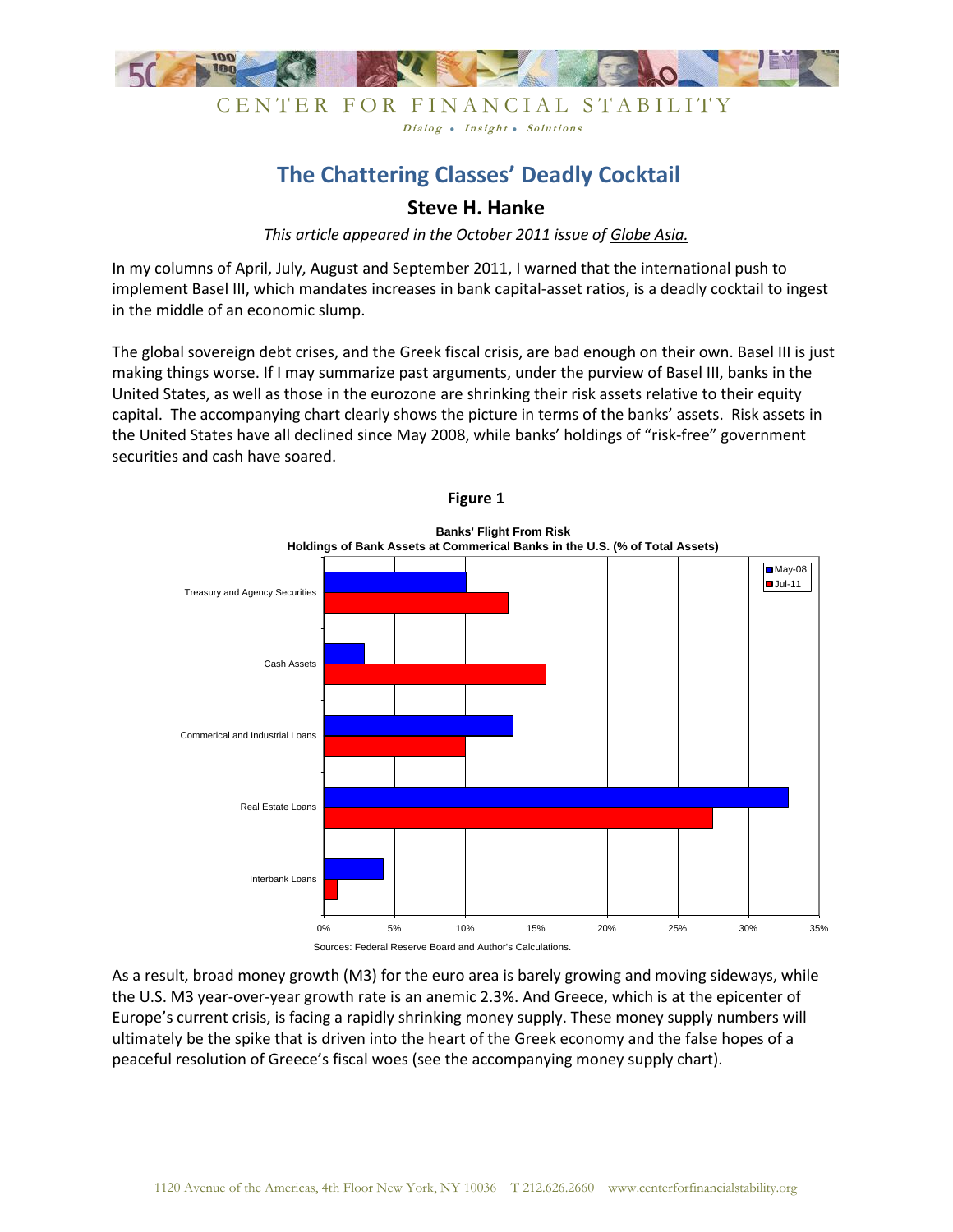

CENTER FOR FINANCIAL STABILITY

Dialog . Insight . Solutions

#### **Figure 2**



Not long after I warned of these developments in my September column, the chairman of Deutsche Bank, Josef Ackermann, weighed in during a Frankfurt speech with a blistering attack on raising capitalasset ratios in the middle of a slump. He was armed with heavy artillery — an 123-page special report, titled "The Cumulative Impact on the Global Economy of Changes in the Financial Regulatory Framework," produced by the Institute of International Finance (IIF).

The report from the IIF, which represents 400 of the world's largest banks, concluded that forcing banks to add up to \$1.7 trillion in capital to their balance sheets would reduce growth and undermine job creation at a time when the world needs more of both. The loss in GDP in Europe, North America, Japan and the United Kingdom could total 3.2% over the next five years and forgone employment of 7.5 million.

Another banker, Jamie Dimon, chief executive of JPMorgan Chase, has gone even further than the IIF report. In the *Financial Times* of 12 September 2011, Mr. Dimon suggested that the new Basel III capital requirements are anti-American and that the United States should consider pulling out of the Bank for International Settlements in Basel, Switzerland: "I think any American president, secretary of treasury, regulator or other leader would want strong, healthy global financial firms and not think that somehow we should give up that position in the world and that would be good for our country."

Both Mr. Ackermann and Mr. Dimon are right. The cheerleaders for the imposition of higher bank capital requirements in the middle of a slump, like U.S. Treasury Secretary Timothy Geithner and Fed chairman Ben Bernanke, are wrong.